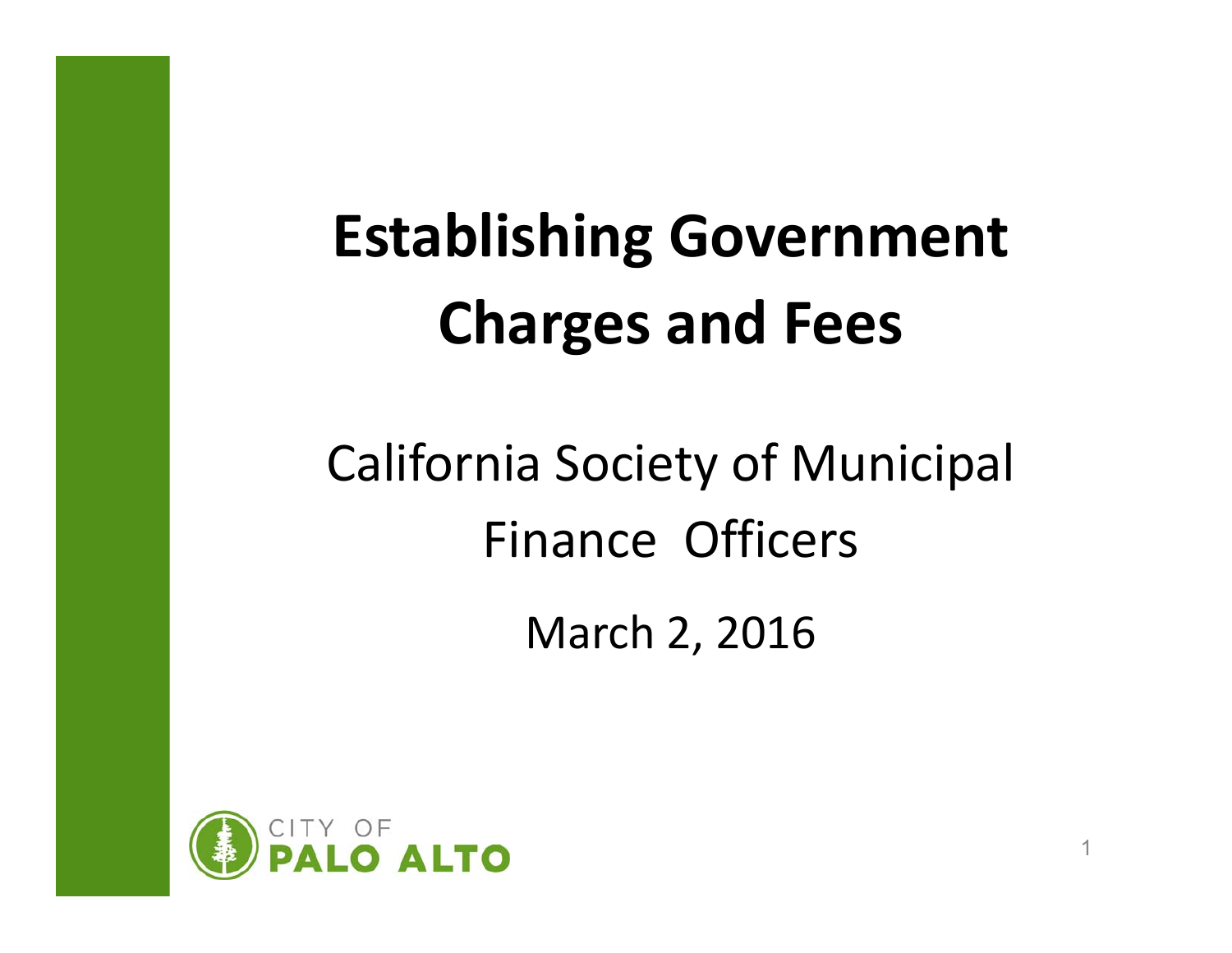#### **Overview**

- City of Palo Alto
- GFOA Best Practices "Establishing Government Fees and Charges"
- Automation of the annual Municipal Fee process

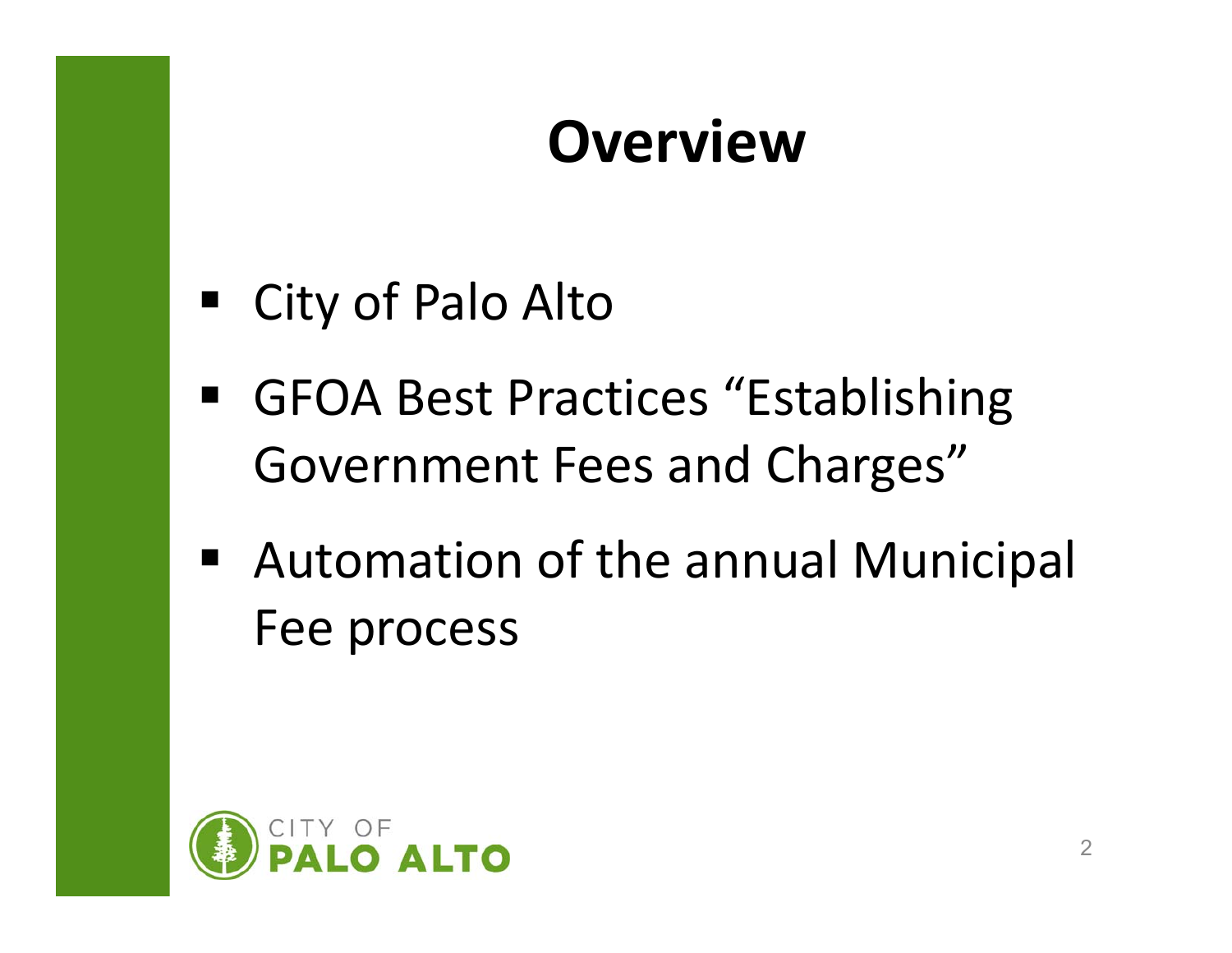# **Palo Alto**

- П Incorporated on April 23, 1894
- $\blacksquare$ Charter City
- $\blacksquare$ 25.925 square miles, 30 feet above sea level
- $\blacksquare$ 66,029 Population
- $\blacksquare$ 148,209 Daytime Population (including Stanford)
- $\blacksquare$ Median Household Income: \$122,366
- $\blacksquare$ AAA credit rating
- $\blacksquare$ 1,041 full‐time equivalent positions
- $\blacksquare$ Over 1,000 municipal fees

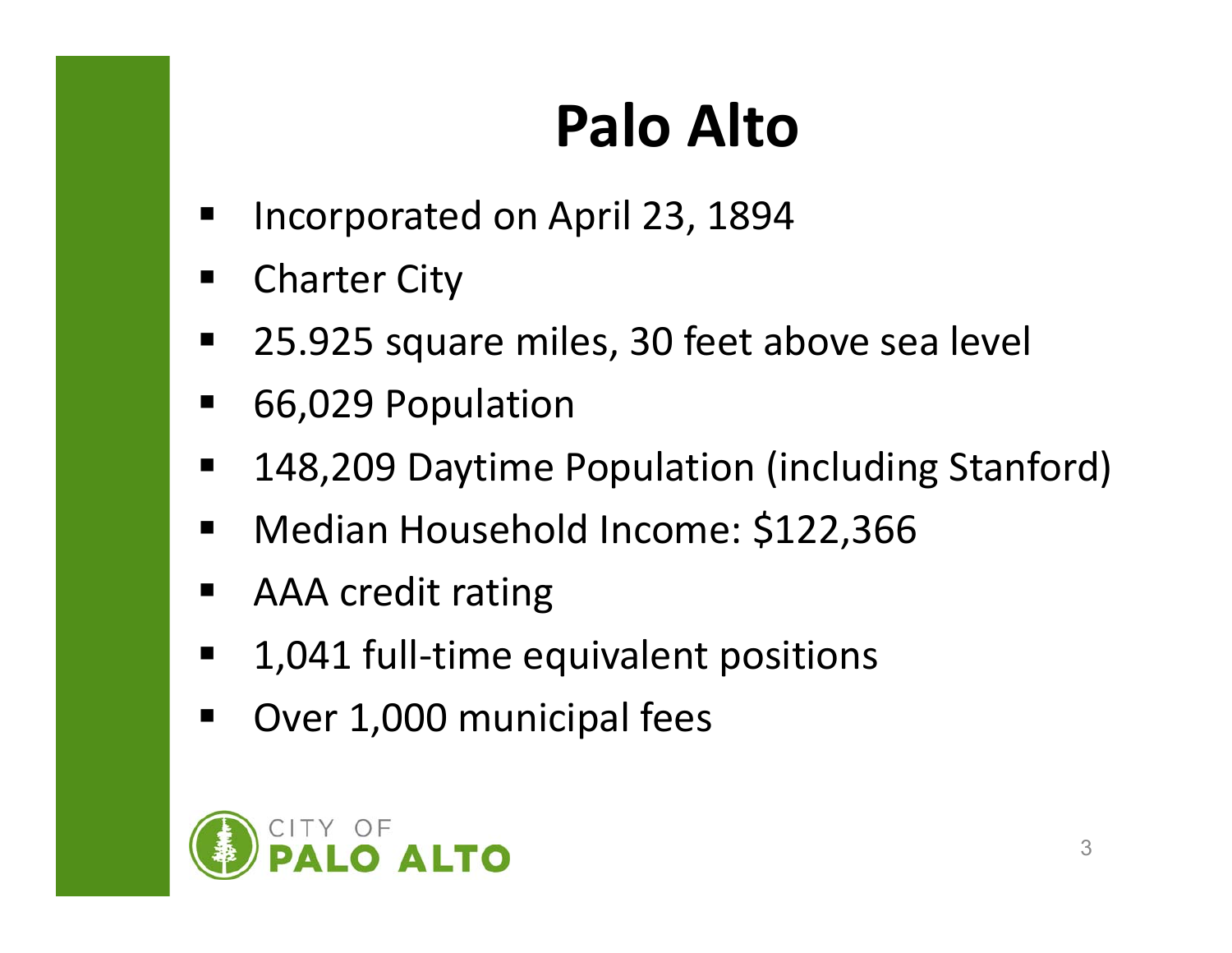#### **Establishing Government Charges and Fees GFOA Best Practice**

- **E** Consider applicable laws and statutes
- Adopt a formal policy
- **E** Cost recovery calculation
- **Periodic review of fees**
- Long-term forecasting
- **Ifform the public**

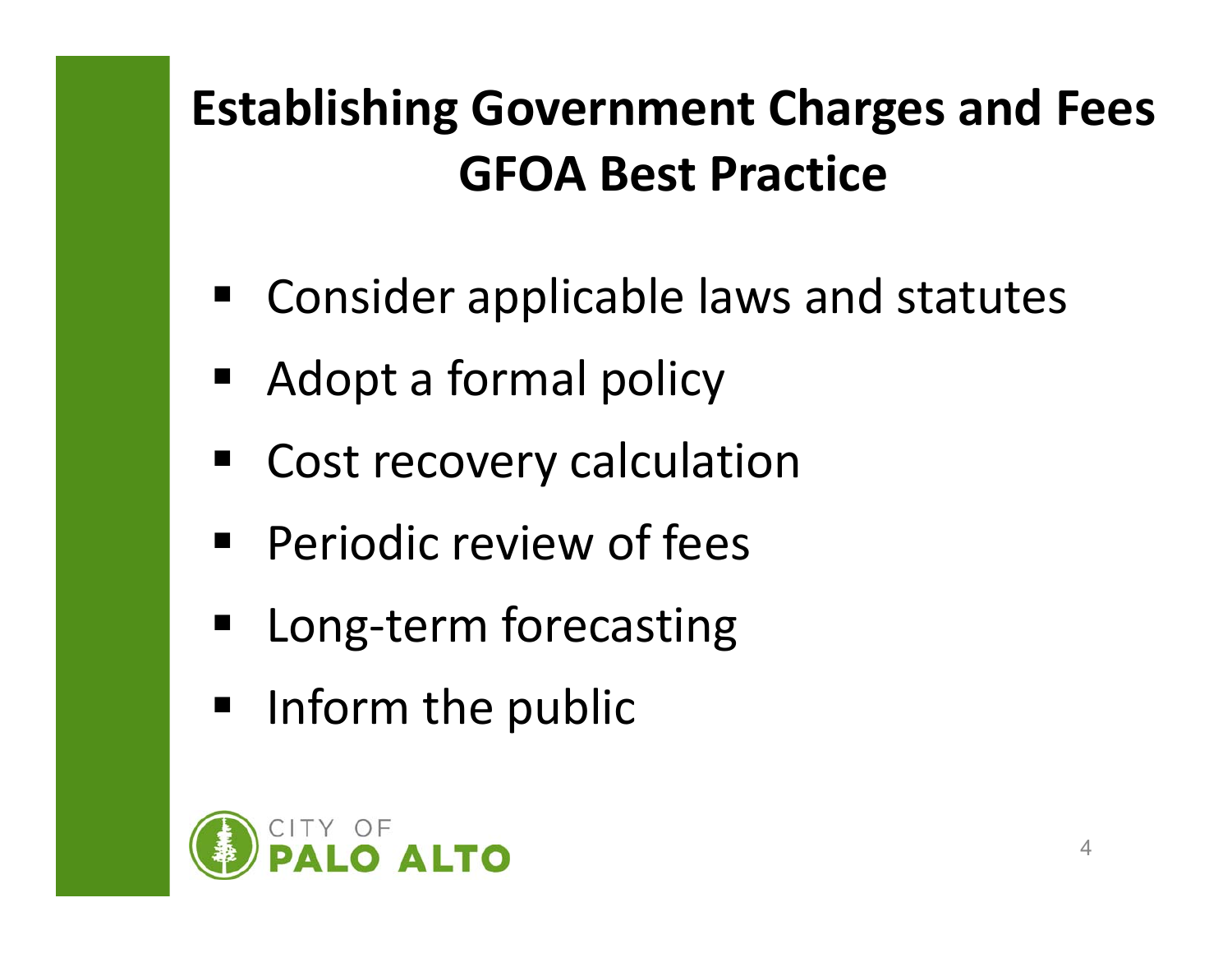#### **Charges and Fees**



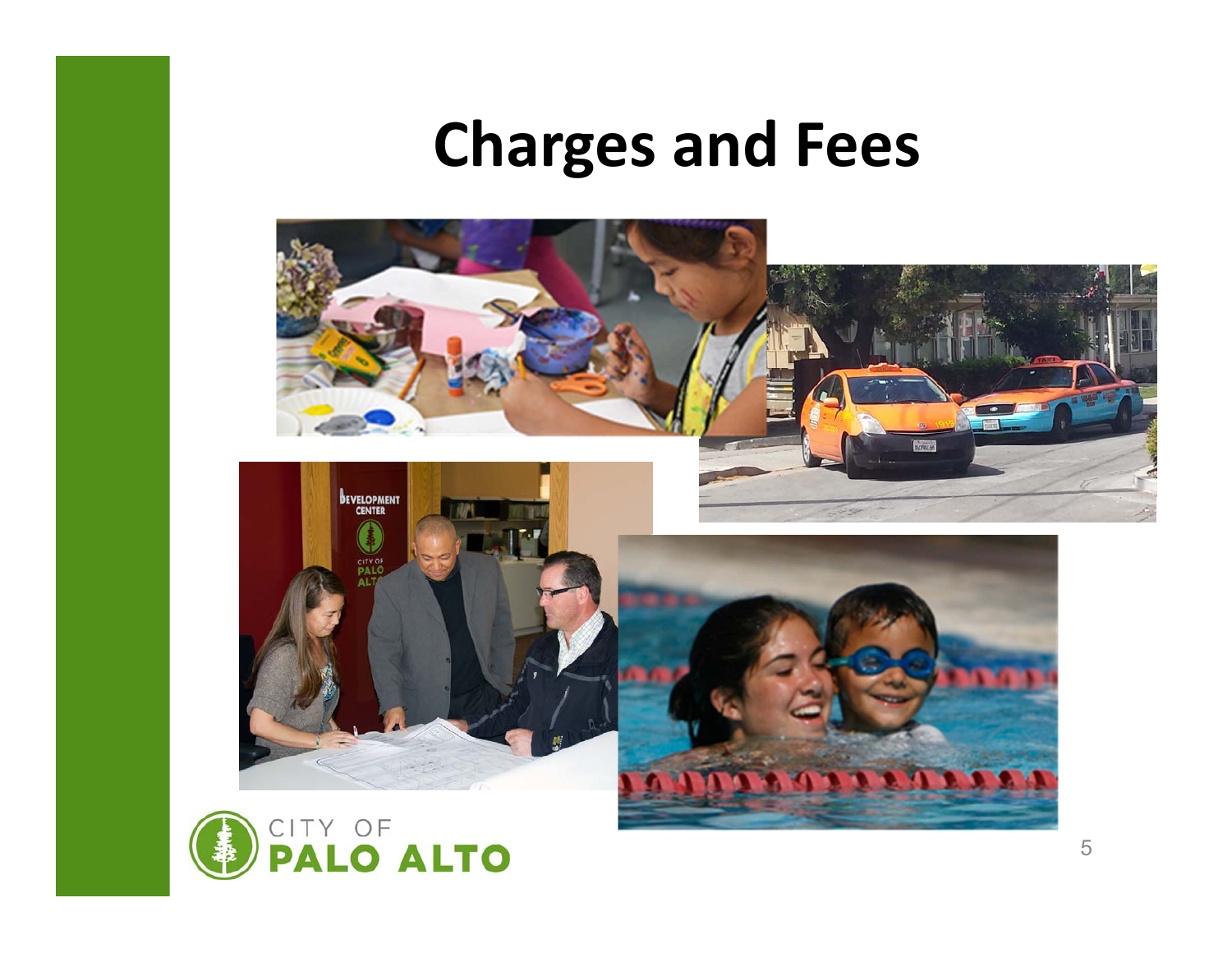### **Applicable Laws and Statutes**

#### California Proposition 26 and 218





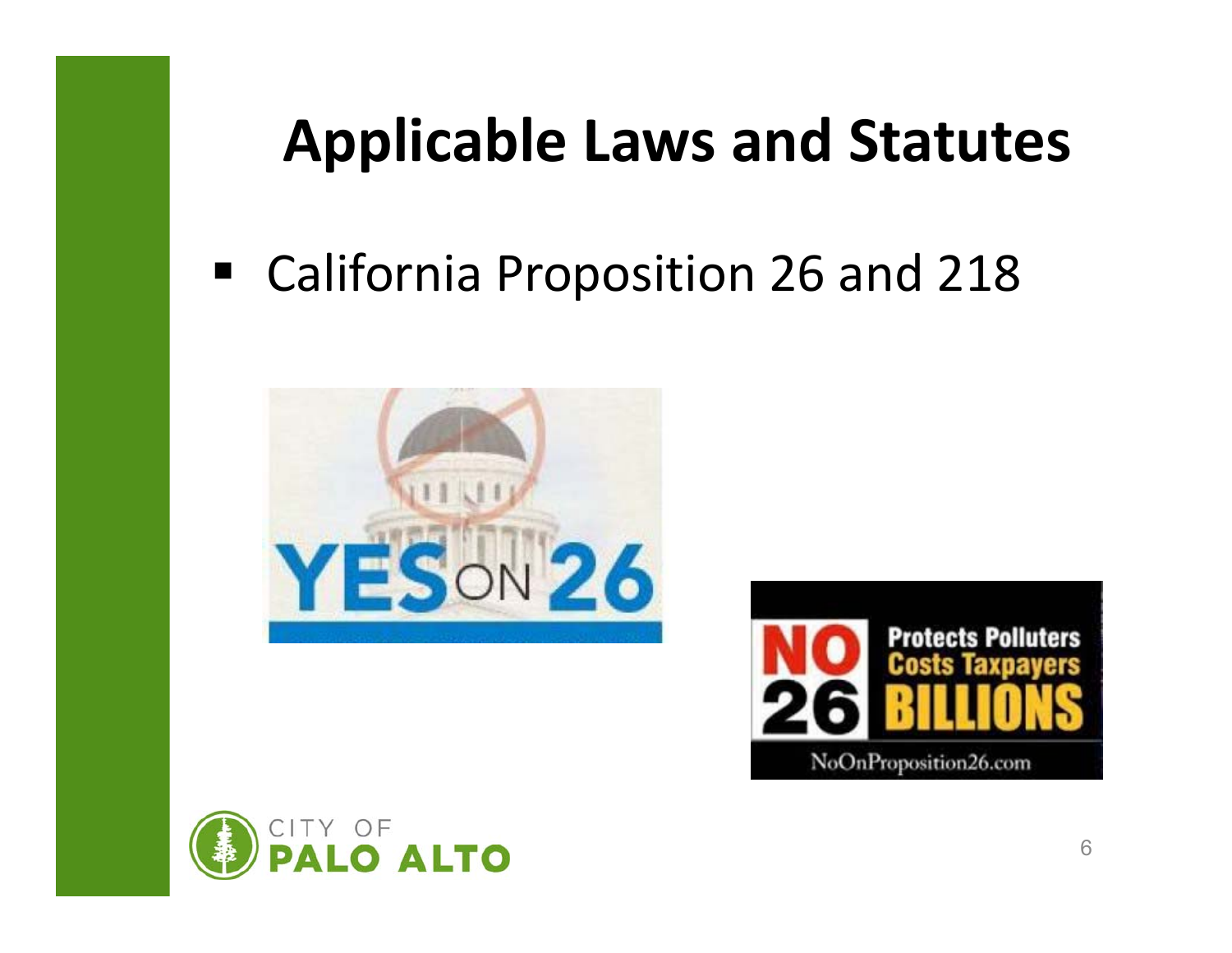# **Why did Palo Alto need a policy?**

- Consistent recovery of costs for similar fees
- Appropriate level of General Fund subsidy
- Long-term revenue source for services

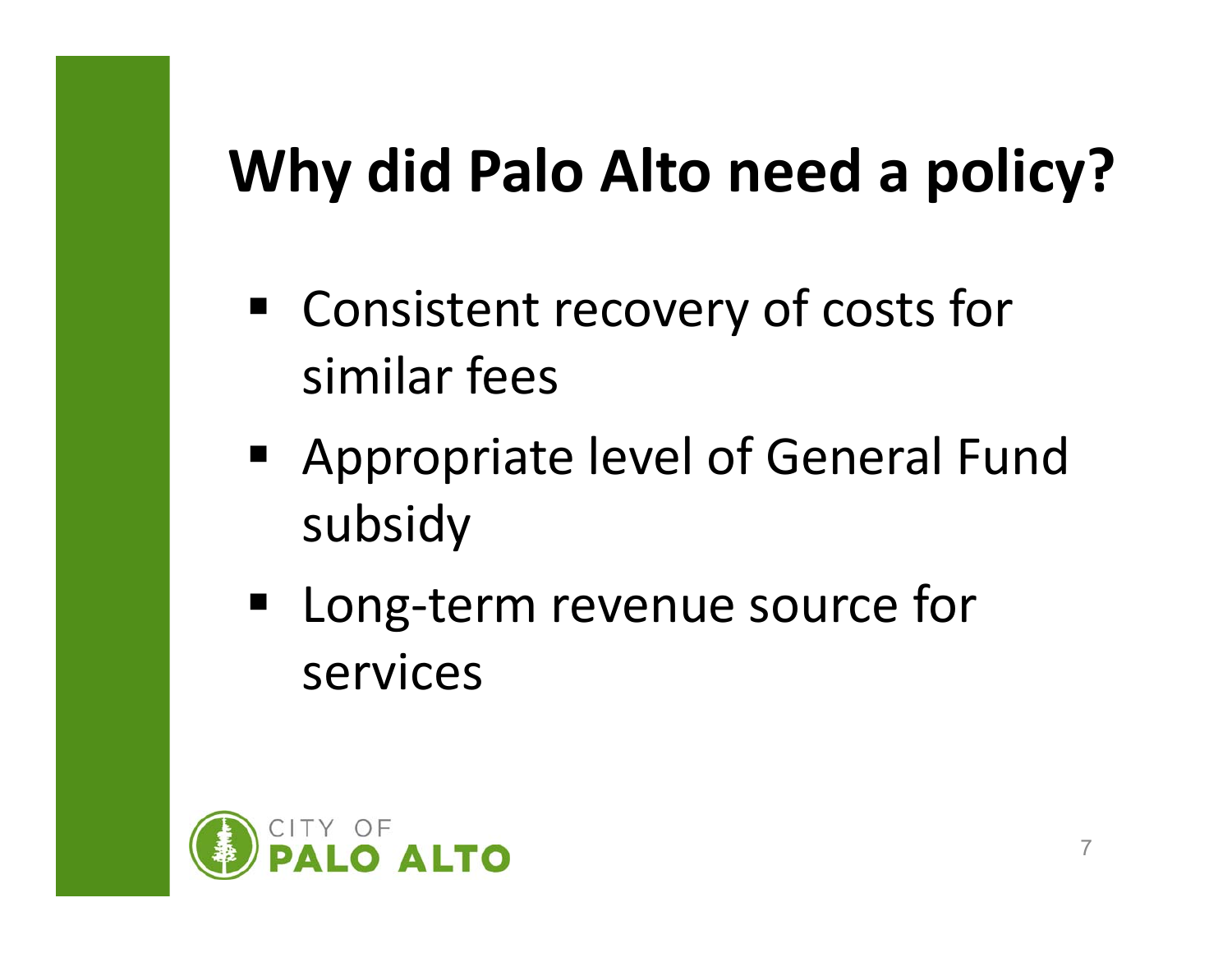# **Palo Alto**

# **User Fee Cost Recovery Level Policy**

- 1. Community vs. Private Benefit
- 2. Service Recipient vs. Community Benefit
- 3. Consistency with City Goals and Policies
- 4. Elasticity of Demand for Services
- 5. Availability of Services from the Private Sector

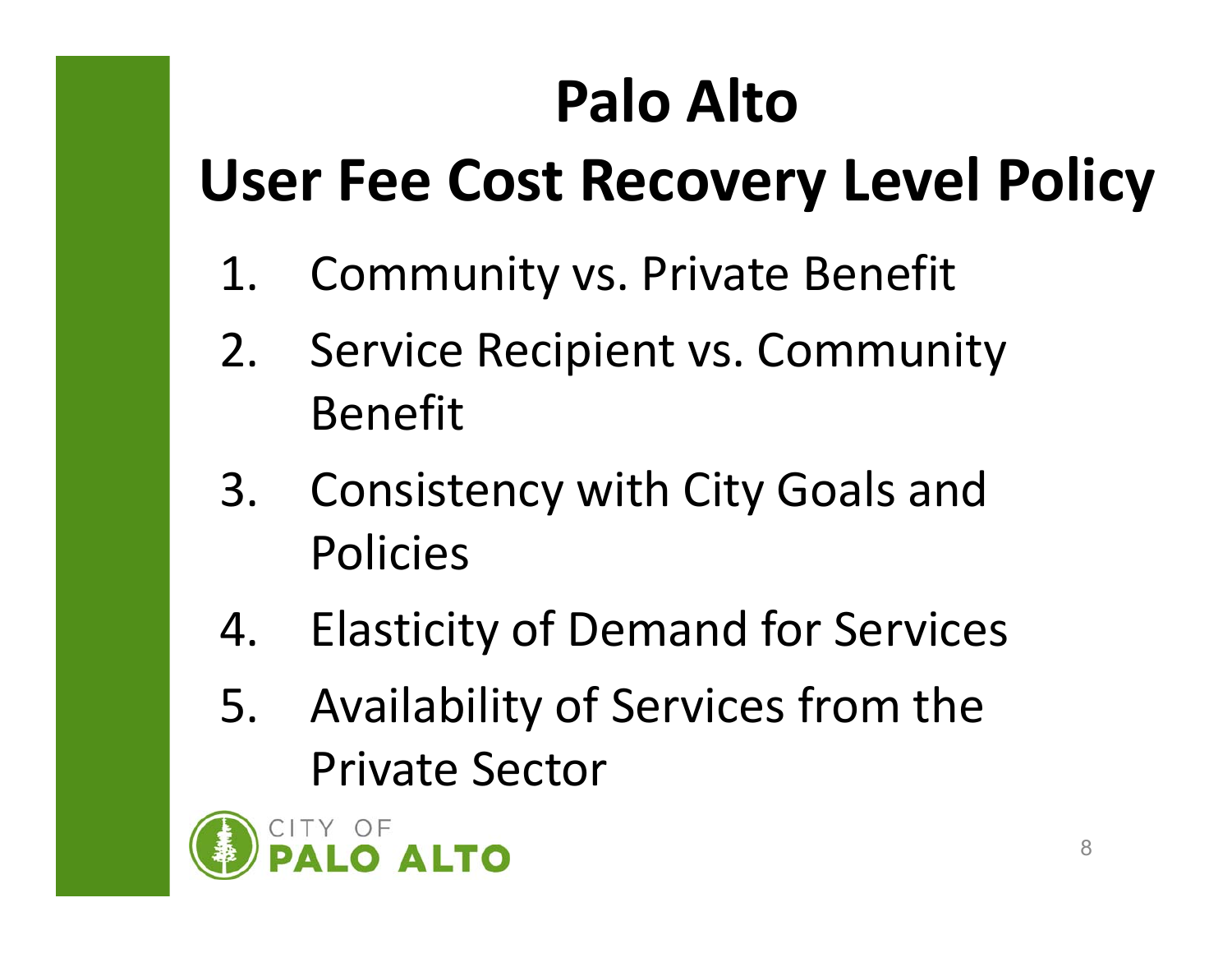#### **Community vs. Private Benefit**

- High cost recovery (up to 100%)
- **Induction in the Interval Interval** Fund subsidy



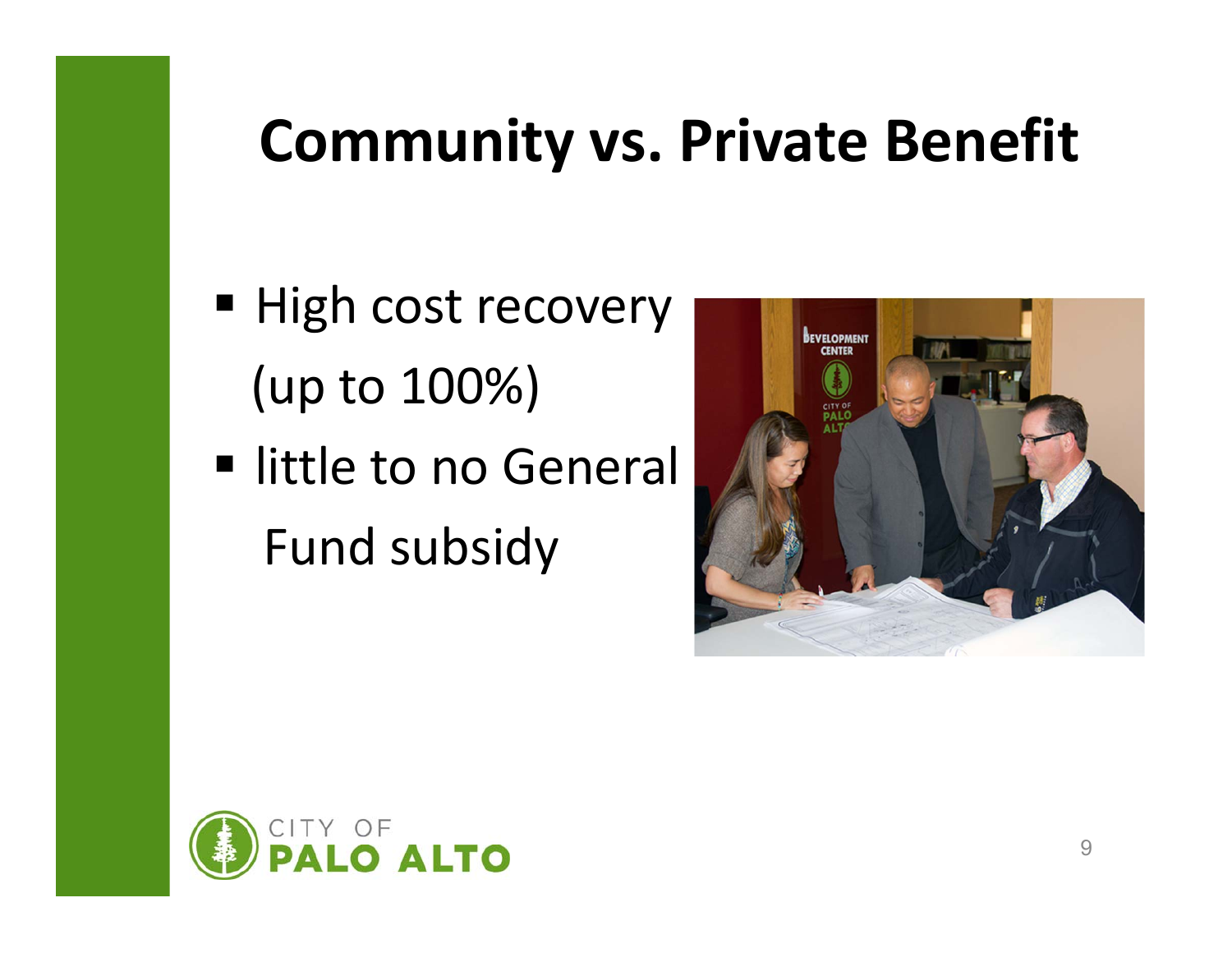# **Service Recipient vs. Community Benefit**

- High cost recovery
	- (up to 100%)
- Little to no



General Fund subsidy

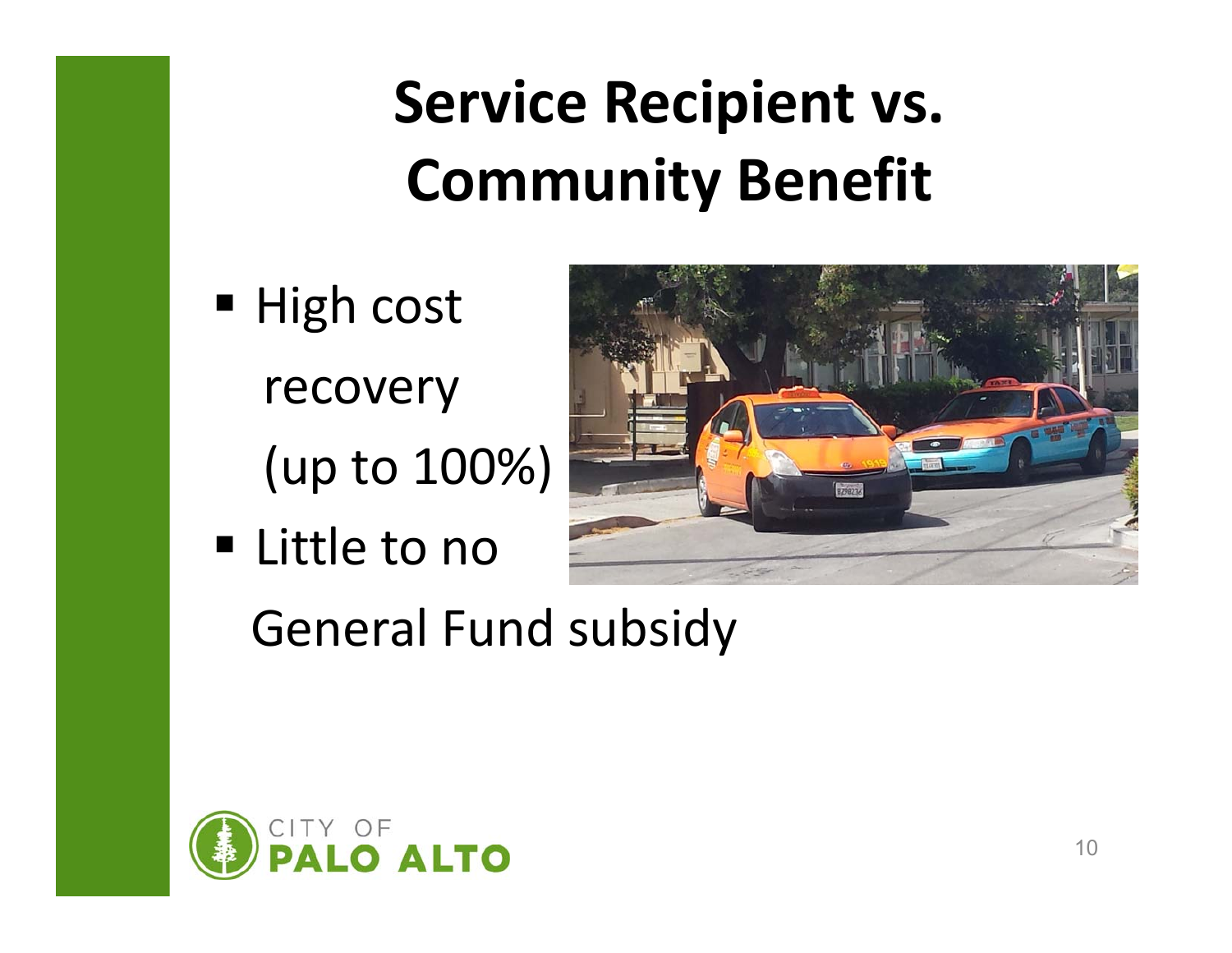# **Consistency with City Goals and Policies**

• Medium cost recovery (30% ‐ 70%)



• Provide a General Fund subsidy for discounts

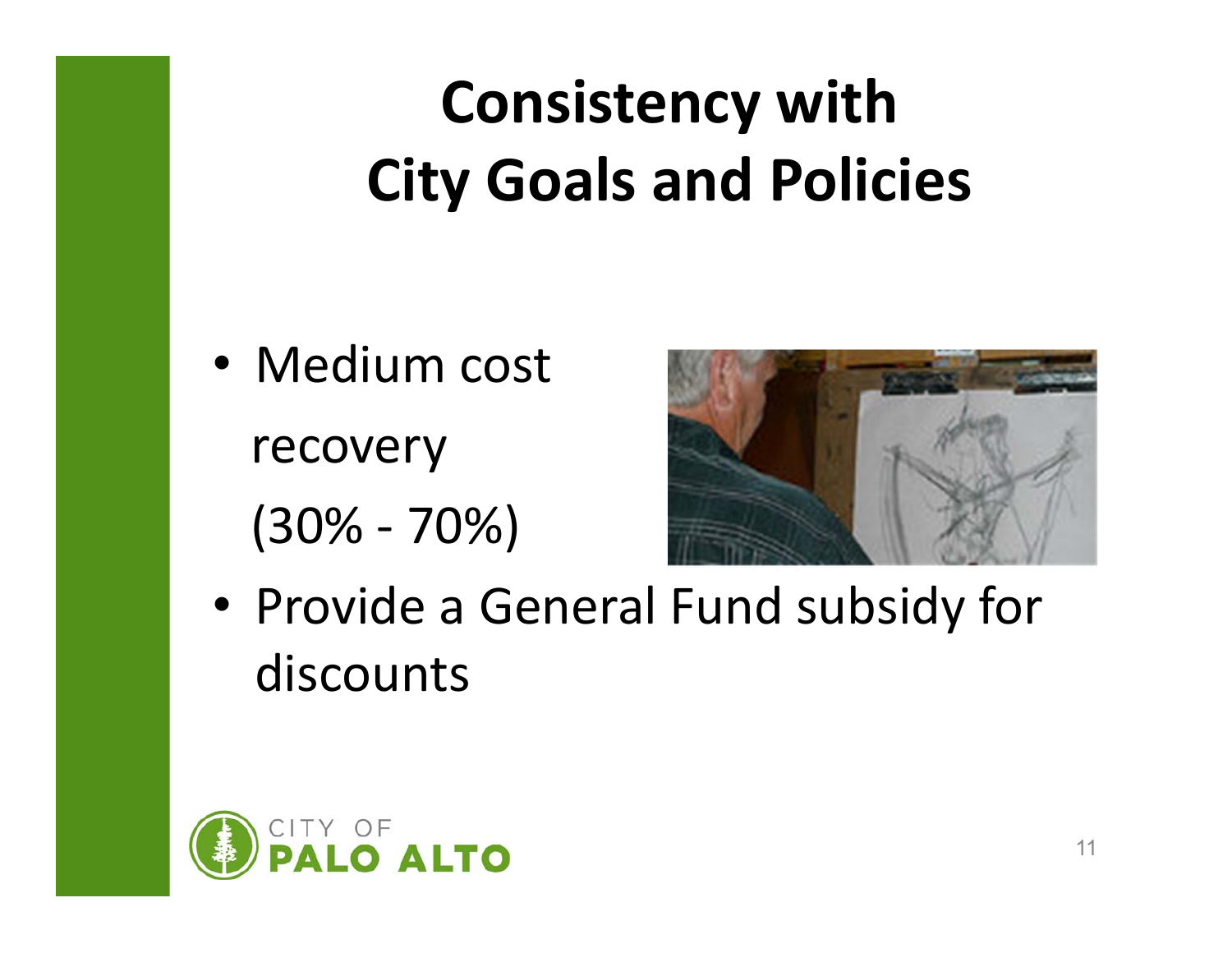# **Elasticity of Demand for Services**

- **Medium to high** cost recovery (30% ‐ 100%)
- **Depending on** demand for the service provide a General Fund subsidy



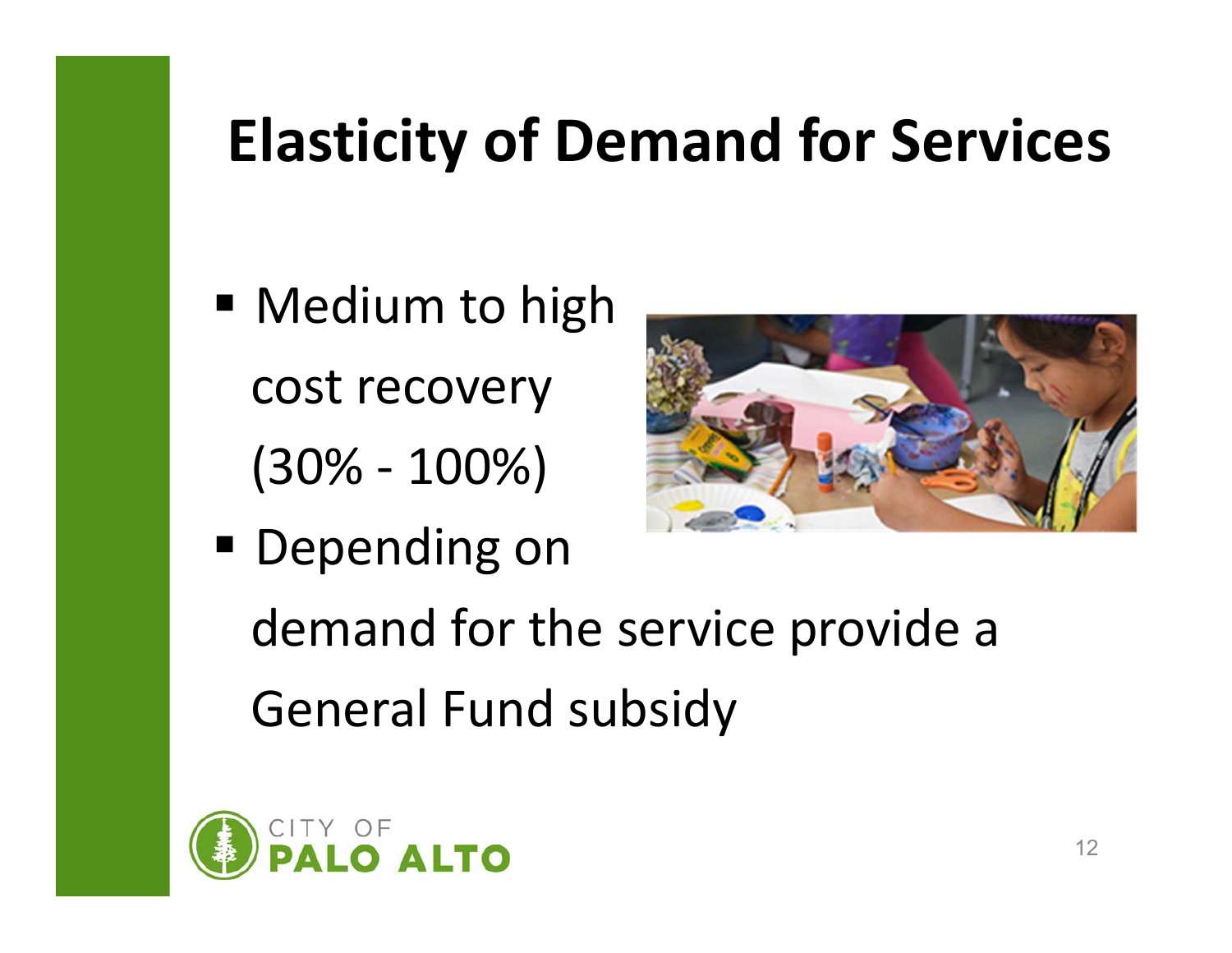# **Availability of Services from the Private Sector**

- High Cost Recovery
	- (70% ‐ 100%)
- Little to no General Fund subsidy



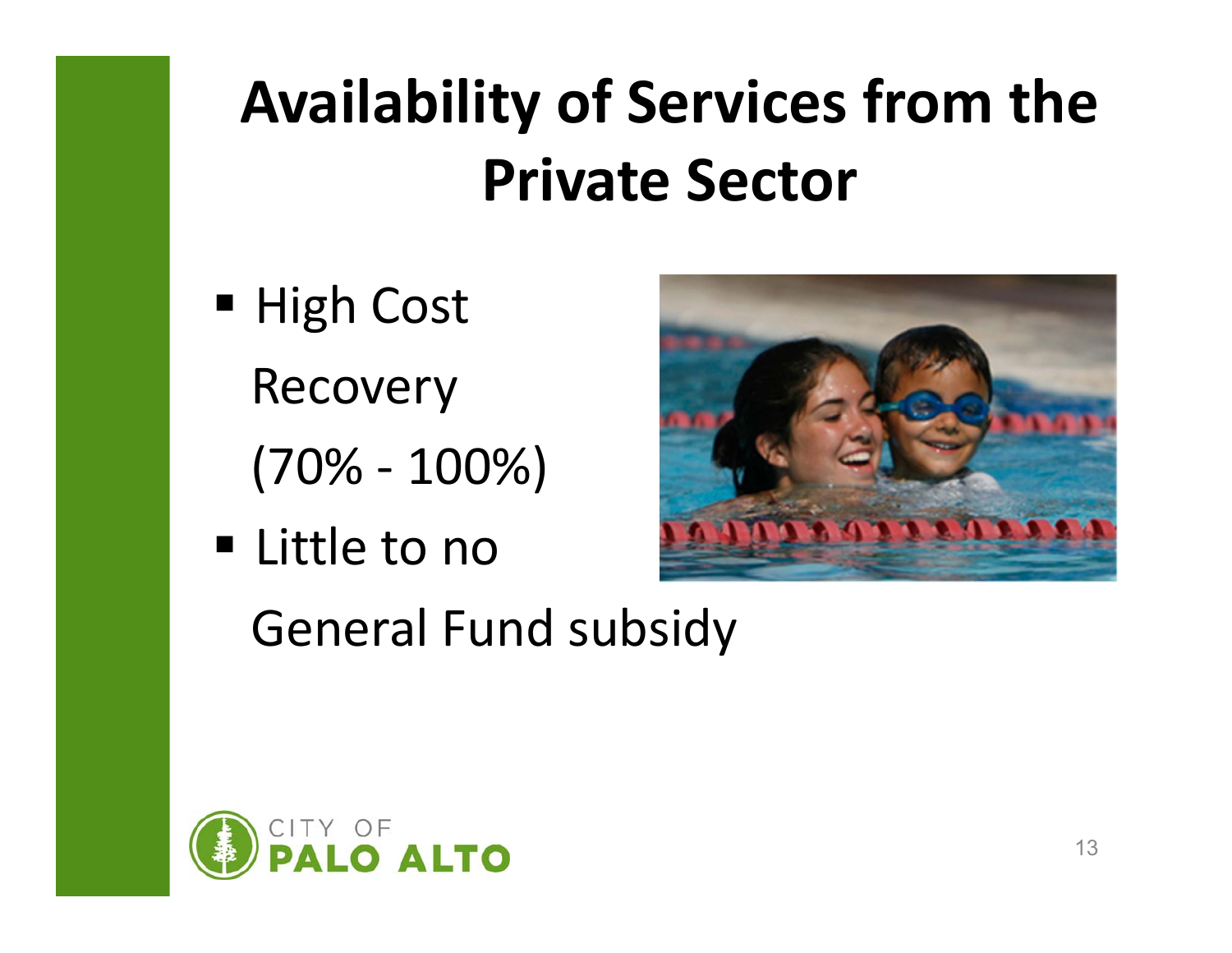#### **Cost Recovery Calculation**

#### **Direct Costs**

Fee Details (Fee: Easement Document Preparation and Processing (Commercial & Residential) (Prepared by: Mary.Figone))

Add, edit, or remove staffing calculations for the current Fee.

|                                      |              |            |                     | $\mathbf{\mathbf{\square}}$ Layout | La Import       | <b>上</b> Export |  |
|--------------------------------------|--------------|------------|---------------------|------------------------------------|-----------------|-----------------|--|
| <b>Job</b>                           | Average      | Labour Gro | <b>Total Positi</b> | <b>Hours</b>                       | <b>Hourly R</b> | <b>Amount</b>   |  |
| Click here to add a new record       |              |            |                     |                                    |                 |                 |  |
| 14 - Senior Management Analyst       | \$119,147.29 | 59.70%     | \$190,278.23        | 3.50                               | \$91.48         | \$320.18        |  |
| 103 - Manager Real Property          | \$137,125.25 | 59.70%     | \$218,989.02        | 1.00                               | \$105.28        | \$105.28        |  |
| 152 - Senior Assistant City Attorney | \$191,161.98 | 59.70%     | \$305,285.69        | 3.00                               | \$146.77        | \$440.32        |  |
| 325 - Surveyor, Public Works         | \$86,431.28  | 68.30%     | \$145,463.84        | 2.00                               | \$69.93         | \$139.87        |  |

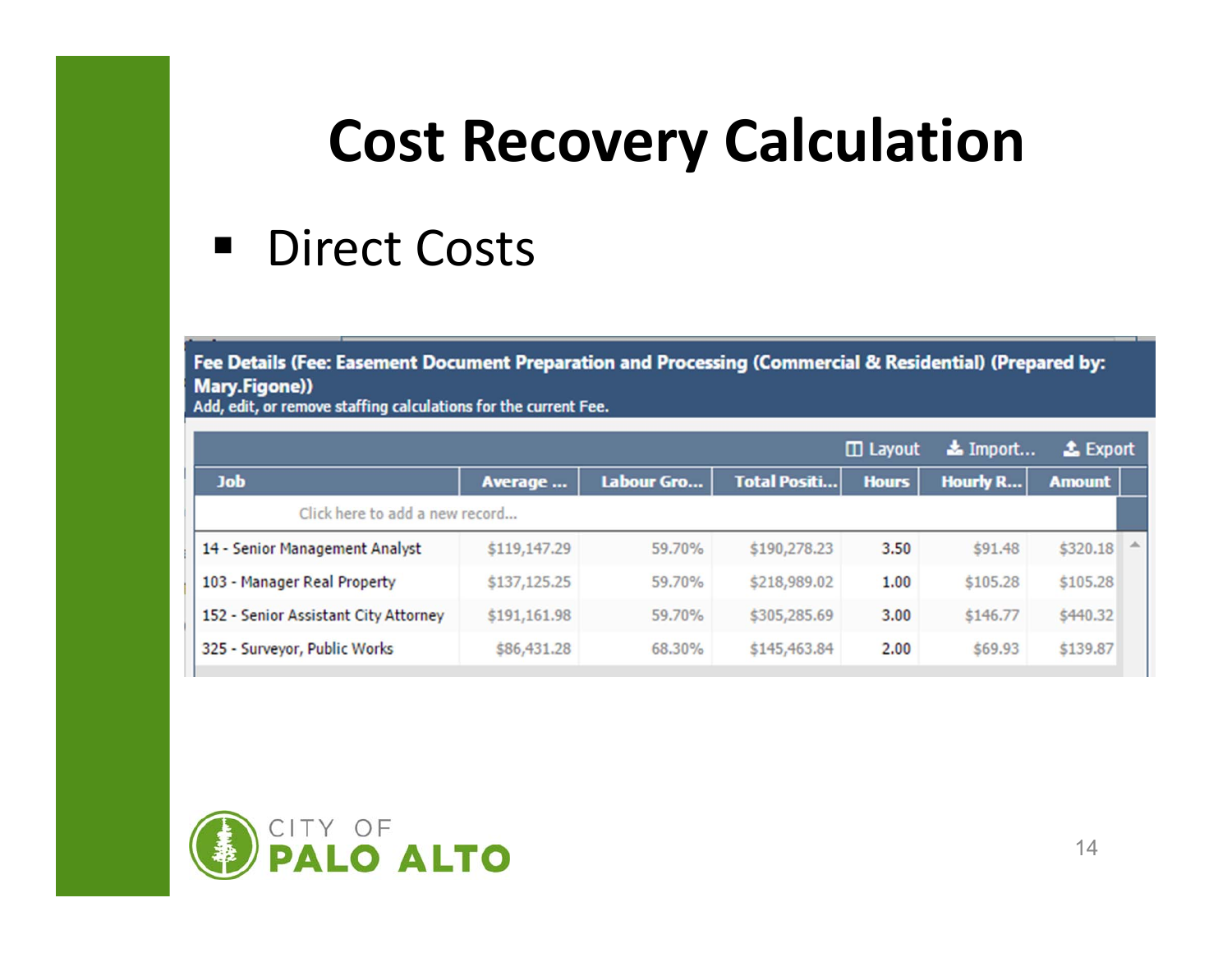# **Cost Recovery Calculation**

- Department and citywide overhead costs
- $\blacksquare$ Unproductive time
- $\blacksquare$ Non‐salary costs

#### $\blacksquare$ Cost recovery percentage

#### **Staffing and Non-Salary Costs Staffing Costs Modify Staffing Costs Non-Salary Cost**  $0.00$ Apply Technology Enhancement Fee √ **Fee Costing Details Overhead Rates Salary Costs** \$1,005.65 **Unproductive Time Rate** 23.08% **Non-Salary Cost**  $$0.00$ **Department Cost Allocation Rate 0.00% Overhead Costs** \$232.10 **Citywide Cost Allocation Rate**  $0.00%$ **Technology Enhancement Fees** \$61.89 **Technology Enhancement Rate**  $5.00%$ **Total Fee Cost** \$1,299.64 **Cost Recovery**

| <b>Budget Year</b> | <b>Proposed Fee</b> | <b>Activity Level</b> | % Cost Recovery | <b>Revenue Estimate</b> |
|--------------------|---------------------|-----------------------|-----------------|-------------------------|
| 2016               | \$1,261.00          | 0.00                  | 97.03%          | \$0.00                  |

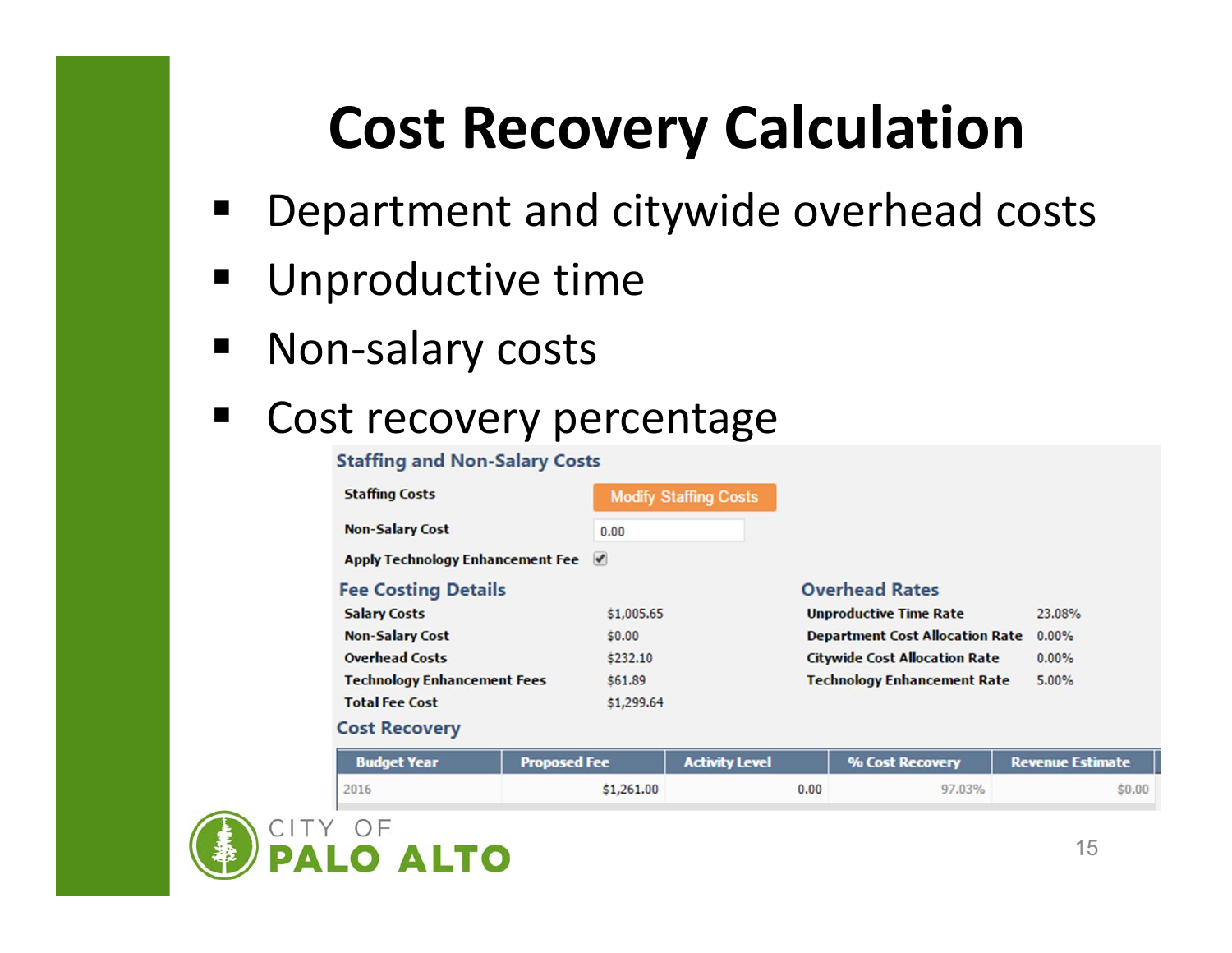### **Recovering the Costs of Services**



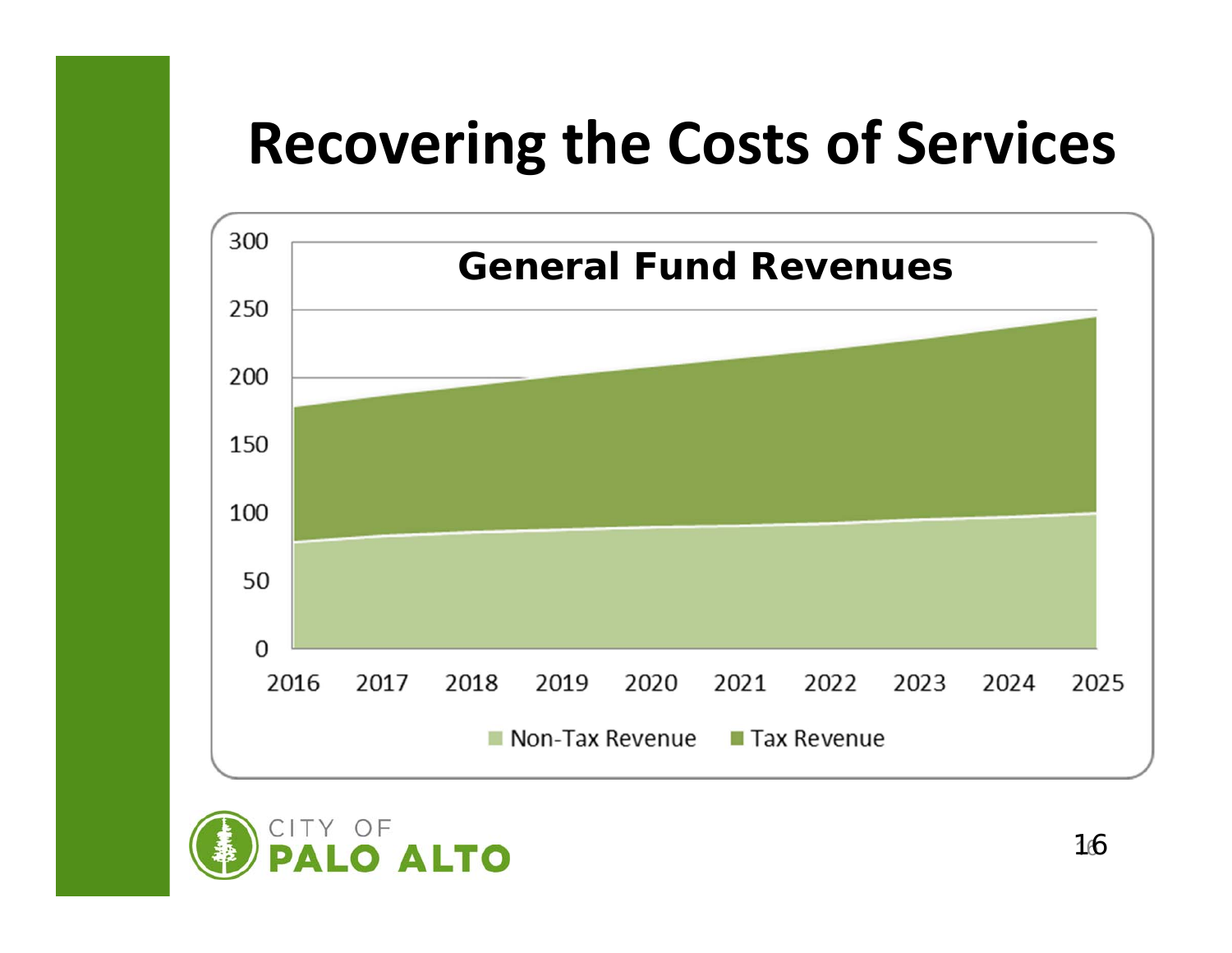## **Public Involvement**

- Finance Committee review
- Public hearings for budget review
- Posting of Municipal Fee Schedule on the City's website